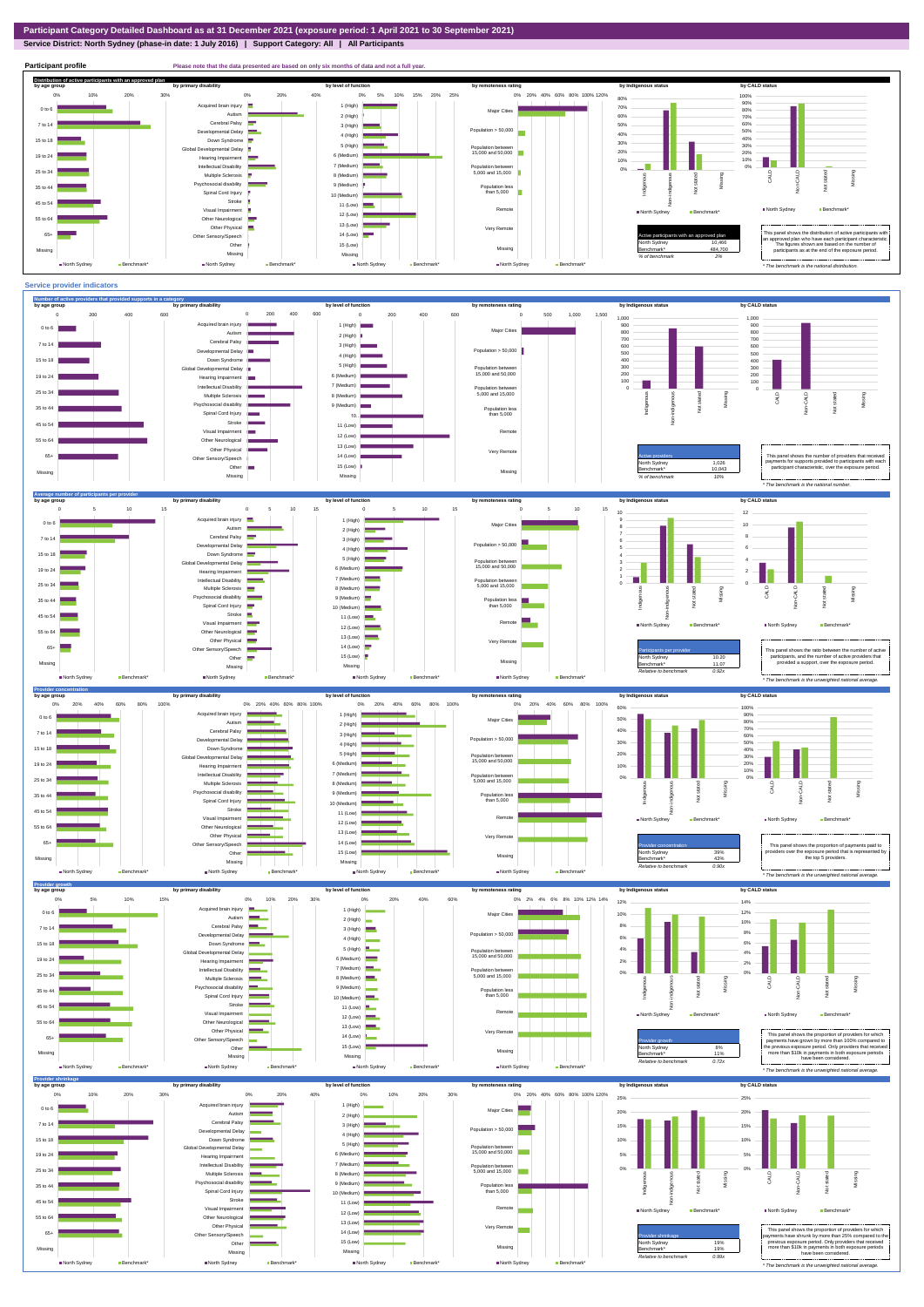## **Service District: North Sydney (phase-in date: 1 July 2016) | Support Category: All | All Participants**



|                                | Active participants with          |                                 | <b>Participants</b> | Provider       | Provider | Provider        | <b>Total plan</b> |                               |                | Outcomes indicator on | Has the NDIS helped with |
|--------------------------------|-----------------------------------|---------------------------------|---------------------|----------------|----------|-----------------|-------------------|-------------------------------|----------------|-----------------------|--------------------------|
| <b>Support category</b>        | approved plans                    | <b>Active providers</b>         | per provider        | concentration  | arowth   | shrinkage       | budgets (\$m)     | Payments (\$m)                | Utilisation    | choice and control    | choice and control?      |
|                                |                                   |                                 |                     |                |          |                 |                   |                               |                |                       |                          |
| Core                           |                                   |                                 |                     |                |          |                 | 7.4               |                               |                |                       |                          |
| Consumables                    | 6.150                             | 254                             | 24.2                | 61%            | 7%       | 13%             |                   | 4.9                           | 67%            | 51%                   | 80%                      |
| <b>Daily Activities</b>        | 5.992                             | 379<br><b>Contract Contract</b> | 15.8                | 63%            | 11%      | 13%             | 228.5             | 200.7                         | 88%            | 45%                   | 80%                      |
| Community                      | 6.010                             | 295                             | 20.4                | 47%            | 5%       | 27%             | 81.7              | <b>The Company</b><br>45.3    | 55%            | 42%                   | 80%                      |
| Transport                      | 4.865<br>----------               | 18<br>-------                   | 270.3<br>.          | 99%<br>------- | 0%<br>.  | 0%<br>.         | 11.2              | 12.0                          | 107%           | 41%<br>.              | 80%<br>-------           |
| Core total                     | 8.592                             | 600                             | 14.3                | 59%            | 8%       | 18%             | 328.8             | 263.0                         | 80%            | 47%                   | 79%                      |
|                                |                                   |                                 |                     |                |          |                 |                   |                               |                |                       |                          |
| <b>Capacity Building</b>       |                                   |                                 |                     |                |          |                 |                   |                               |                |                       |                          |
| Choice and Control             | 3,539                             | 167                             | 21.2                | 68%            | $0\%$    | 9%              | 2.6               | 2.6                           | 100%           | 49%                   | 77%                      |
| <b>Daily Activities</b>        | 10.217                            | 463                             | 22.1                | 52%            | 10%      | 12%             | 60.0              | <b>Contract State</b><br>38.7 | 65%            | 47%                   | 79%                      |
| Employment                     | 542                               | 44                              | 12.3                | 69%            | $0\%$    | 63%             | 3.4               | 2.0<br>-6                     | 60%            | 30%                   | 81%                      |
| Relationships                  | 1.814<br><b>Contract Contract</b> | 104                             | 17.4                | 71%            | 15%      | 9%              | 7.7               | 4.2                           | 55%            | 12%                   | 79%                      |
| Social and Civic               | <b>College</b><br>1,088           | 41                              | 26.5                | 74%            | $0\%$    | 0%              | 1.6               | 0.6                           | 35%            | 36%                   | 76%                      |
| Support Coordination           | 4.056                             | 286                             | 14.2                | 49%            | 6%       | 4%              | $\Omega$          | 7.1                           | 78%            | 39%                   | 79%                      |
| <b>Capacity Building total</b> | 10.315                            | ------<br>679                   | --------<br>15.2    | .<br>42%       | .<br>10% | --------<br>13% | 87.0              | 56.6                          | -------<br>65% | --------<br>47%       | <br>79%                  |
|                                |                                   |                                 |                     |                |          |                 |                   |                               |                |                       |                          |
| Capital                        |                                   |                                 |                     |                |          |                 |                   |                               |                |                       |                          |
| Assistive Technology           | <b>Contract Contract</b><br>2.315 | 156                             | 14.8                | 61%            | 13%      | 42%             | 10.8              | 6.8                           | 63%            | 56%                   | 81%                      |
| Home Modifications             | 1.076<br><b>Contract</b>          | 61                              | 17.6                | 66%            | 9%       | 16%             | 7.7               | 5.5                           | 71%            | 26%                   | 87%                      |
| <b>Capital total</b>           | 2.784                             | 200                             | 13.9                | 43%            | 12%      | 29%             | 18.5              | 12.3                          | 66%            | 48%                   | 82%                      |
| Missina                        | $\Omega$                          | $\Omega$                        | 0.0                 | 0%             | 0%       | 0%              | 0.0               | 0.0                           | 0%             | 0%                    | 0%                       |
| All support categories         | 10,466                            | 1.026                           | 10.2                | 53%            | 8%       | 19%             | 434.3             | 331.8                         | 76%            | 47%                   | 78%                      |

Note: Only the major support categories are shown.<br>Note: Capacity Building total individual Wellbeing, Home Living and Lifelong Learning although these support categories are not shown.<br>Note: A utilisation rate may be abov

| <b>Indicator definitions</b>                                                                                                                        |                                                                                                                                                                                                                                                                                                                                                                                                                                                                                                                                                                                                                                                                                                                                                                                                                 |
|-----------------------------------------------------------------------------------------------------------------------------------------------------|-----------------------------------------------------------------------------------------------------------------------------------------------------------------------------------------------------------------------------------------------------------------------------------------------------------------------------------------------------------------------------------------------------------------------------------------------------------------------------------------------------------------------------------------------------------------------------------------------------------------------------------------------------------------------------------------------------------------------------------------------------------------------------------------------------------------|
| Active participants with approved plans                                                                                                             | Number of active participants who have an approved plan and reside in the service district / have supports relating to the support category in their plan.                                                                                                                                                                                                                                                                                                                                                                                                                                                                                                                                                                                                                                                      |
| <b>Active providers</b><br><b>Participants per provider</b><br><b>Provider concentration</b><br><b>Provider growth</b><br><b>Provider shrinkage</b> | Number of providers that received payments for supports provided to participants within the service district / support category, over the exposure period.<br>Ratio between the number of active participants and the number of active providers.<br>Proportion of provider payments over the exposure period that were paid to the top 10 providers.<br>Proportion of providers for which payments have grown by more than 100% compared to the previous exposure period. Only providers that received more than \$10k in payments in both exposure periods have been considered.<br>Proportion of providers for which payments have shrunk by more than 25% compared to the previous exposure period. Only providers that received more than \$10k in payments in both exposure periods have been considered. |
| <b>Total plan budgets</b><br><b>Payments</b><br><b>Utilisation</b>                                                                                  | Value of supports committed in participant plans for the exposure period.<br>Value of all payments over the exposure period, including payments to providers, payments to participants, and off-system payments (in-kind and Younger People In Residential Aged Care (YPIRAC)).<br>Ratio between payments and total plan budgets.                                                                                                                                                                                                                                                                                                                                                                                                                                                                               |
| Outcomes indicator on choice and control<br>Has the NDIS helped with choice and control?                                                            | Proportion of participants who reported in their most recent outcomes survey that they choose who supports them.<br>Proportion of participants who reported in their most recent outcomes survey that the NDIS has helped with choice and control.                                                                                                                                                                                                                                                                                                                                                                                                                                                                                                                                                              |
|                                                                                                                                                     | The green dots indicate the top 10 percentile of service districts / support categories when ranked by performance against benchmark for the given metric. In other words, performing relatively well under the given metric.<br>The red dots indicate the bottom 10 percentile of service districts / support categories when ranked by performance against benchmark for the given metric. In other words, performing relatively poorly under the given metri                                                                                                                                                                                                                                                                                                                                                 |
|                                                                                                                                                     | Note: A higher score is considered to be 'good' performance under some metrics. For example, a high utilisation rate is a sign of a functioning market where participants have access to the supports they need.<br>For other metrics, a lower score is considered to be 'good' performance. For example, a low provider concentration is a sign of a competitive market.                                                                                                                                                                                                                                                                                                                                                                                                                                       |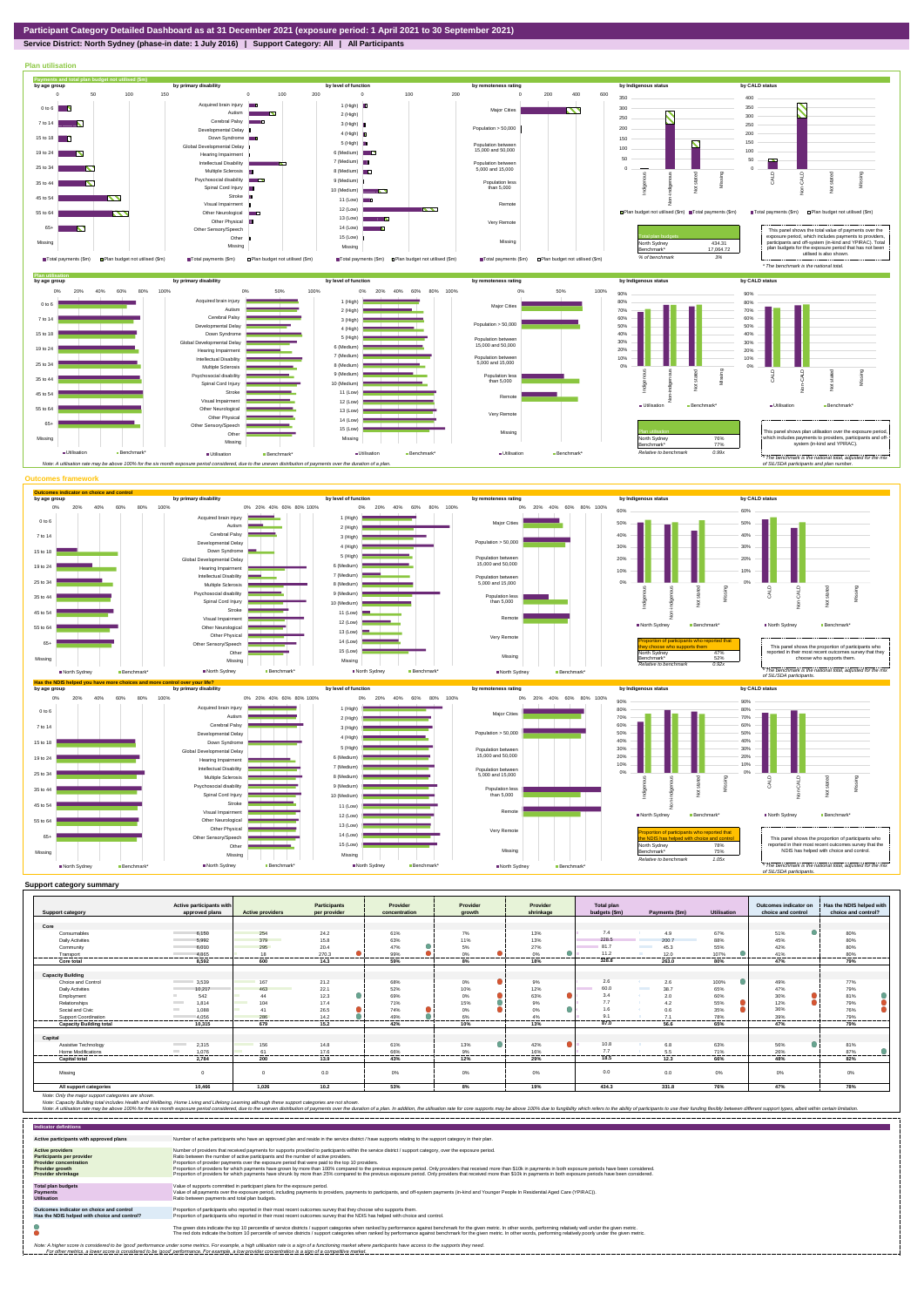**Service District: North Sydney (phase-in date: 1 July 2016) | Support Category: All | Participants Receiving SIL/SDA**



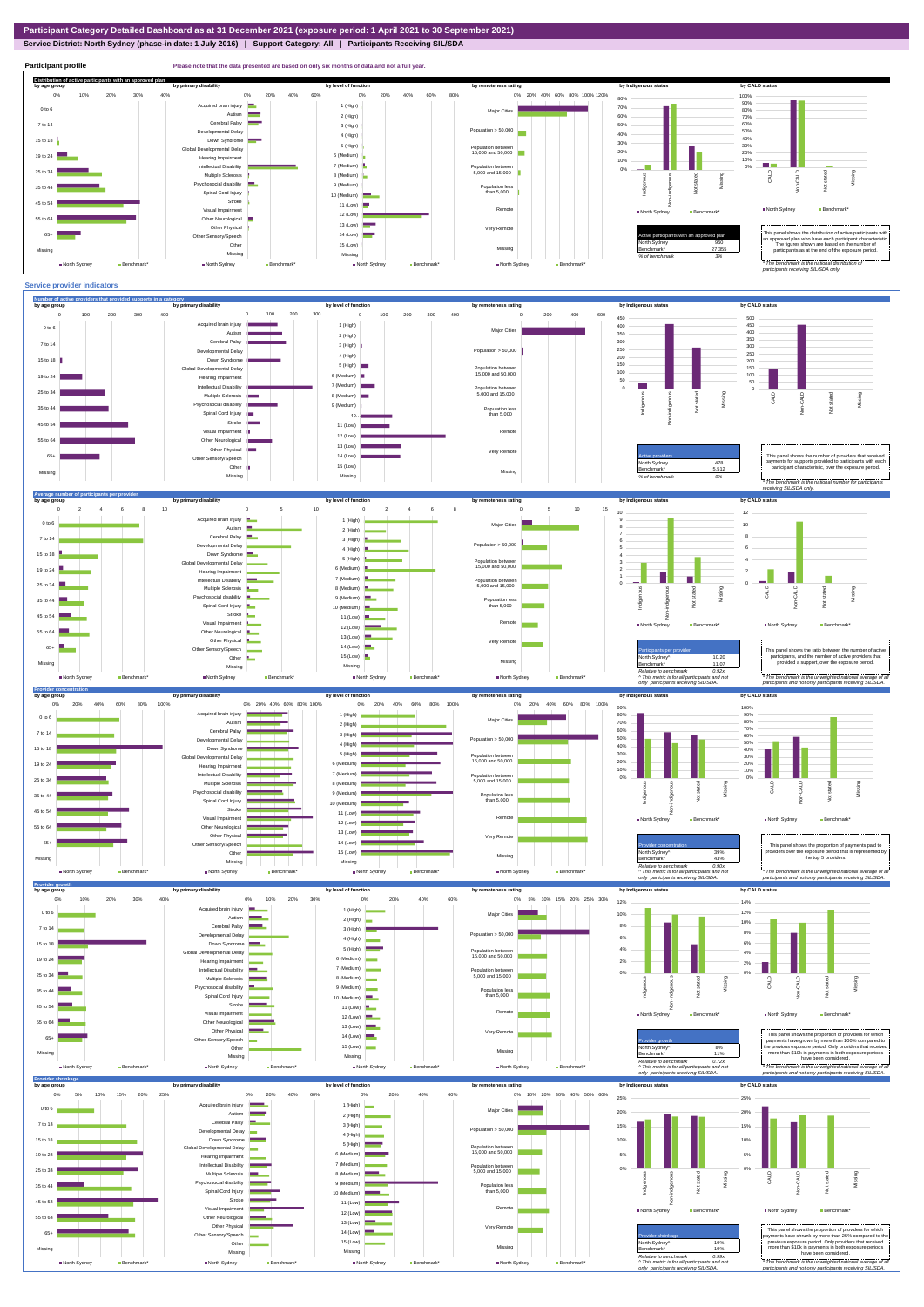

**Service District: North Sydney (phase-in date: 1 July 2016) | Support Category: All | Participants Receiving SIL/SDA**



|                                | Active participants with        |                                | Participants | Provider                | Provider      | Provider  | Total plan    |                         |                    | Outcomes indicator on | Has the NDIS helped with |
|--------------------------------|---------------------------------|--------------------------------|--------------|-------------------------|---------------|-----------|---------------|-------------------------|--------------------|-----------------------|--------------------------|
| <b>Support category</b>        | approved plans                  | <b>Active providers</b>        | per provider | concentration           | arowth        | shrinkage | budgets (\$m) | Payments (\$m)          | <b>Utilisation</b> | choice and control    | choice and control?      |
|                                |                                 |                                |              |                         |               |           |               |                         |                    |                       |                          |
| Core                           |                                 |                                |              |                         |               |           |               |                         |                    |                       |                          |
| Consumables                    | 788                             | 130                            | 6.1          | 66%                     | 0%            | 17%       | 1.3           | 0.8                     | 66%                | 10%                   | 89%                      |
| <b>Daily Activities</b>        | 945                             | 140                            | 6.8          | 77%                     | 4%            | 18%       | 120.0         | 117.0                   | 98%                | 10%                   | 89%                      |
| Community                      | 922                             | 144                            | 6.4          | 62%                     | 9%            | 27%       | 24.0          | <b>Contract</b><br>15.9 | 66%                | 10%                   | 89%                      |
| Transport<br>-----------       | 943<br>---------------------    | .                              | 314.3<br>.   | 100%<br>.<br>---------- | 0%<br>.       | 0%<br>    | .             | 1.2<br>                 | 95%<br>            | 10%<br>.              | 89%<br>---------         |
| Core total                     | 950                             | 294                            | 3.2          | 73%                     | 5%            | 23%       | 146.5         | 135.0                   | 92%                | 10%                   | 89%                      |
|                                |                                 |                                |              |                         |               |           |               |                         |                    |                       |                          |
| <b>Capacity Building</b>       |                                 |                                |              |                         |               |           |               |                         |                    |                       |                          |
| Choice and Control             | 232<br><b>Contract Contract</b> | 44                             | 5.3          | 78%                     | 0%            | 0%        | 0.2           | 0.2                     | 102%               | 18%<br>o              | 82%                      |
| <b>Daily Activities</b>        | 939                             | 194                            | 4.8          | 42%                     | 10%           | 20%       | 4.5           | 2.7                     | 59%                | 10%                   | 89%                      |
| Employment                     | 34                              | 13                             | 2.6          | 97%                     | 0%            | 100%      | 0.3           | 0.2<br><b>SALE</b>      | 66%                | 9%                    | 82%                      |
| Relationships                  | 681                             | 57<br><b>Contract Contract</b> | 11.9         | 81%                     | 25%           | 13%       | 3.2           | 2.1                     | 66%                | 5%                    | 89%                      |
| Social and Civic               | 17                              |                                | 17.0         | 100%                    | 0%            | 0%        | 0.0           | 0 <sub>0</sub>          | 3%                 | 0%                    | 82%                      |
| Support Coordination           | 946                             | 110                            | 8.6          | 55%                     | 0%            | 11%       | 2.1           |                         | 88%                | 10%                   | 89%                      |
| <b>Capacity Building total</b> | .<br>950                        | ------<br>282                  | .<br>3.4     | 38%                     | -------<br>8% | 17%       | 10.7          | 7.2                     | 67%                | .<br>10%              | -------<br>89%           |
|                                |                                 |                                |              |                         |               |           |               |                         |                    |                       |                          |
| Capital                        |                                 |                                |              |                         |               |           |               |                         |                    |                       |                          |
| Assistive Technology           | 437                             | 66                             | 6.6          | 82%                     | 20%<br>o      | 40%       | 2.1           | 1.5                     | 73%                | 15%                   | 90%                      |
| <b>Home Modifications</b>      | 765                             | 30                             | 25.5         | 77%                     | 4%            | 4%        | 5.8           |                         | 70%                | 9%                    | 90%                      |
| <b>Capital total</b>           | 828                             | 93                             | 8.9          | 63%                     | 9%            | 15%       | 7.9           | 5.6                     | 71%                | 10%                   | 89%                      |
| Missina                        |                                 | $\Omega$                       | 0.0          | 0%                      | 0%            | 0%        | 0.0           | 0.0                     | $0\%$              | 0%                    | 0%                       |
| All support categories         | 950                             | 478                            | 2.0          | 68%                     | 7%            | 18%       | 165.2         | 147.8                   | 89%                | 10%                   | 89%                      |

Note: Only the major support categories are shown.<br>Note: Capacity Building total individual Wellbeing, Home Living and Lifelong Learning although these support categories are not shown.<br>Note: A utilisation rate may be abov

| <b>Indicator definitions</b>                                                                                                                 |                                                                                                                                                                                                                                                                                                                                                                                                                                                                                                                                                                                                                                                                                                                                                                                                                 |
|----------------------------------------------------------------------------------------------------------------------------------------------|-----------------------------------------------------------------------------------------------------------------------------------------------------------------------------------------------------------------------------------------------------------------------------------------------------------------------------------------------------------------------------------------------------------------------------------------------------------------------------------------------------------------------------------------------------------------------------------------------------------------------------------------------------------------------------------------------------------------------------------------------------------------------------------------------------------------|
| Active participants with approved plans                                                                                                      | Number of active participants who have an approved plan and reside in the service district / have supports relating to the support category in their plan.                                                                                                                                                                                                                                                                                                                                                                                                                                                                                                                                                                                                                                                      |
| <b>Active providers</b><br><b>Participants per provider</b><br><b>Provider concentration</b><br>Provider growth<br><b>Provider shrinkage</b> | Number of providers that received payments for supports provided to participants within the service district / support category, over the exposure period.<br>Ratio between the number of active participants and the number of active providers.<br>Proportion of provider payments over the exposure period that were paid to the top 10 providers.<br>Proportion of providers for which payments have grown by more than 100% compared to the previous exposure period. Only providers that received more than \$10k in payments in both exposure periods have been considered.<br>Proportion of providers for which payments have shrunk by more than 25% compared to the previous exposure period. Only providers that received more than \$10k in payments in both exposure periods have been considered. |
| <b>Total plan budgets</b><br>Payments<br><b>Utilisation</b>                                                                                  | Value of supports committed in participant plans for the exposure period.<br>Value of all payments over the exposure period, including payments to providers, payments to participants, and off-system payments (in-kind and Younger People In Residential Aged Care (YPIRAC)).<br>Ratio between payments and total plan budgets.                                                                                                                                                                                                                                                                                                                                                                                                                                                                               |
| Outcomes indicator on choice and control<br>Has the NDIS helped with choice and control?                                                     | Proportion of participants who reported in their most recent outcomes survey that they choose who supports them.<br>Proportion of participants who reported in their most recent outcomes survey that the NDIS has helped with choice and control.                                                                                                                                                                                                                                                                                                                                                                                                                                                                                                                                                              |
|                                                                                                                                              | The green dots indicate the top 10 percentile of service districts / support categories when ranked by performance against benchmark for the given metric. In other words, performing relatively well under the given metric.<br>The red dots indicate the bottom 10 percentile of service districts / support categories when ranked by performance against benchmark for the given metric. In other words, performing relatively poorly under the given metri                                                                                                                                                                                                                                                                                                                                                 |
|                                                                                                                                              | Note: A higher score is considered to be 'good' performance under some metrics. For example, a high utilisation rate is a sign of a functioning market where participants have access to the supports they need.<br>For other metrics, a lower score is considered to be 'good' performance. For example, a low provider concentration is a sign of a competitive market.                                                                                                                                                                                                                                                                                                                                                                                                                                       |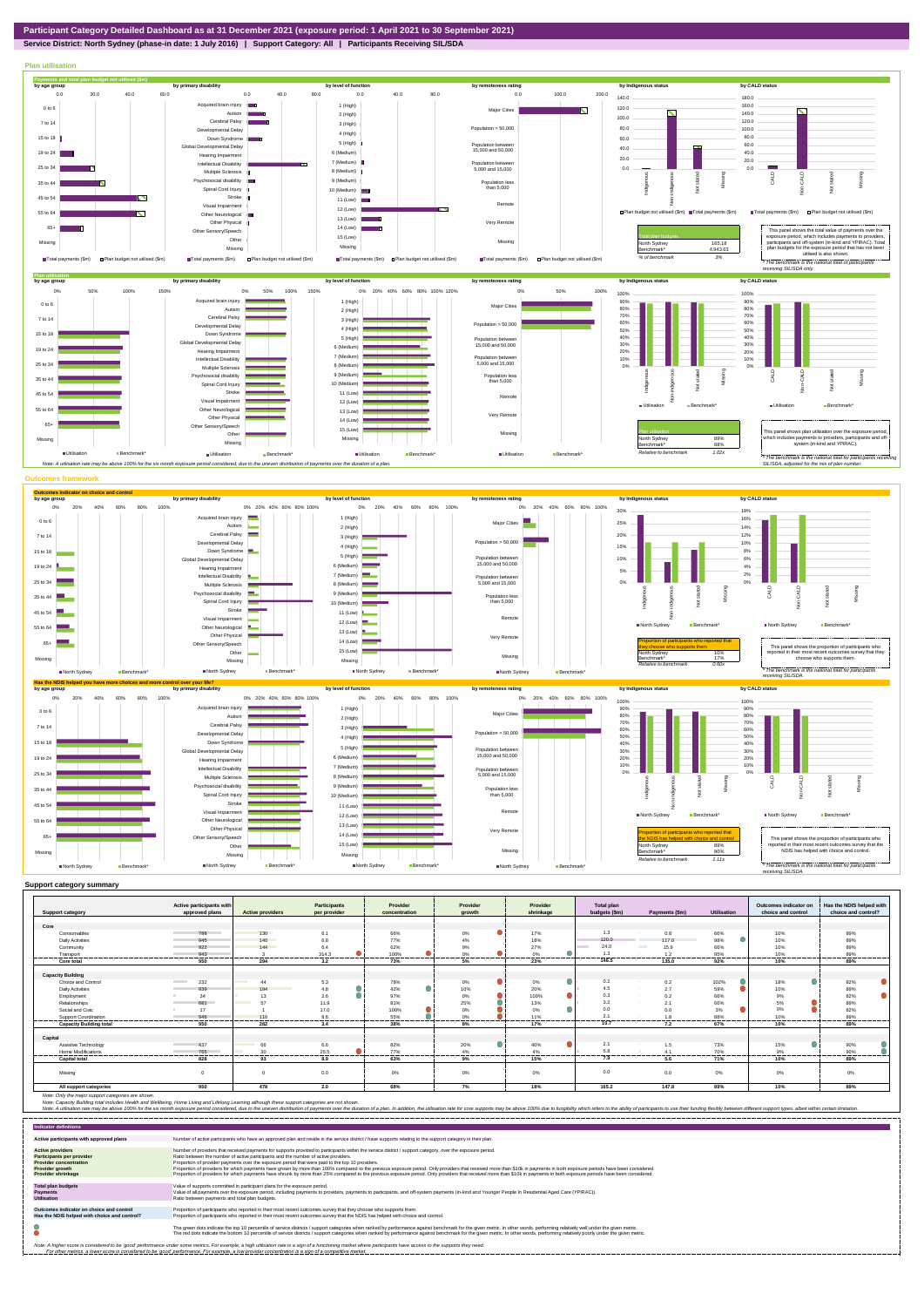## **Service District: North Sydney (phase-in date: 1 July 2016) | Support Category: All | Participants Not Receiving SIL/SDA**

**Participant profile Please note that the data presented are based on only six months of data and not a full year. Distribution of active participants with an approved plan** by age group by primary disability by remoteness rating by hdigenous status by CALD status 0% 5% 10% 15% 20% 25% 0% 20% 40% 60% 80% 100% 120% 0% 10% 20% 30% 0% 20% 40% 80% 100% d brain injury 90% 1 (High)  $\blacksquare$ 70% - 1 0 to 6 Major Cities 80% Autism **I** 2 (High) 60% 70% Cerebral Palsy 60% 7 to 14 3 (High) 50% Developmental Delay Population > 50,000 r. 40% 4 (High) 40% 50% 15 to 18 Down Syndrome 5 (High) 30% 30% Global Developmental Delay Population between 15,000 and 50,000 20% 6 (Medium) 10% 20% 19 to 24 Hearing Impairment 10% T۳ 7 (Medium) Intellectual Disability  $\mathcal{L}^{\mathcal{L}}$ 0% Population between 5,000 and 15,000 0% Missing 25 to 34 Multiple Sclerosis CALD Non-CALD 8 (Medium) ndiaenous Non-indigenous .<br>cial disability Indigenous Missing 9 (Medium) 35 to 44 Population less than 5,000  $\frac{5}{2}$  $\frac{1}{2}$ Spinal Cord Injury 10 (Medium) Stroke 45 to 54 11 (Low) å North Sydney Benchmark Visual Impairment Remote North Sydney Benchmark\* 12 (Low) 55 to 64 Other Neurological 13 (Low) Other Physical Very Remote Active participants with an approved plan This panel shows the distribution of active participants with an approved plan who have each participant characteristic. 65+ Sensory/Speech 14 (Low) Other 15 (Low) North Sydney 9,516 The figures shown are based on the number of participants as at the end of the exposure period. Missing 457,345 Missing Missing Missing *% of benchmark 2% The benchmark is the natio participants not receiving SIL/SDA only.* North Sydney Benchmark\* North Sydney Benchmark\* North Sydney Benchmark North Sydney Ben